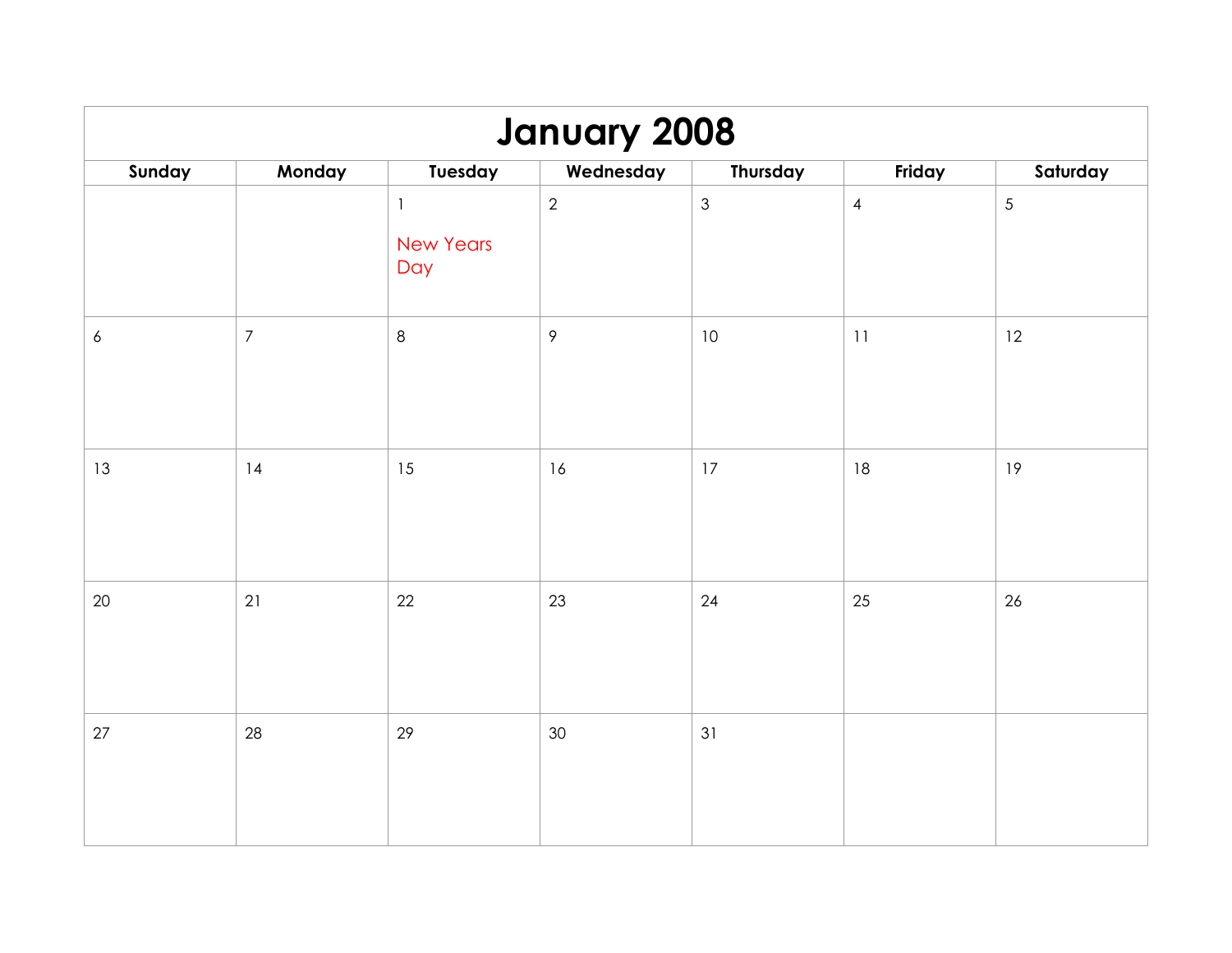| <b>February 2008</b>      |            |            |                  |                |              |                |  |  |
|---------------------------|------------|------------|------------------|----------------|--------------|----------------|--|--|
| Sunday                    | Monday     | Tuesday    | Wednesday        | Thursday       | Friday       | Saturday       |  |  |
|                           |            |            |                  |                | $\mathbf{1}$ | $\overline{2}$ |  |  |
| $\ensuremath{\mathsf{3}}$ | $\sqrt{4}$ | $\sqrt{5}$ | $\boldsymbol{6}$ | $\overline{7}$ | $\,8\,$      | $\mathcal{P}$  |  |  |
| $10\,$                    | $11\,$     | 12         | 13               | 14             | 15           | 16             |  |  |
| 17                        | 18         | 19         | 20               | 21             | 22           | 23             |  |  |
| 24                        | 25         | $26\,$     | $27\,$           | 28             | 29           |                |  |  |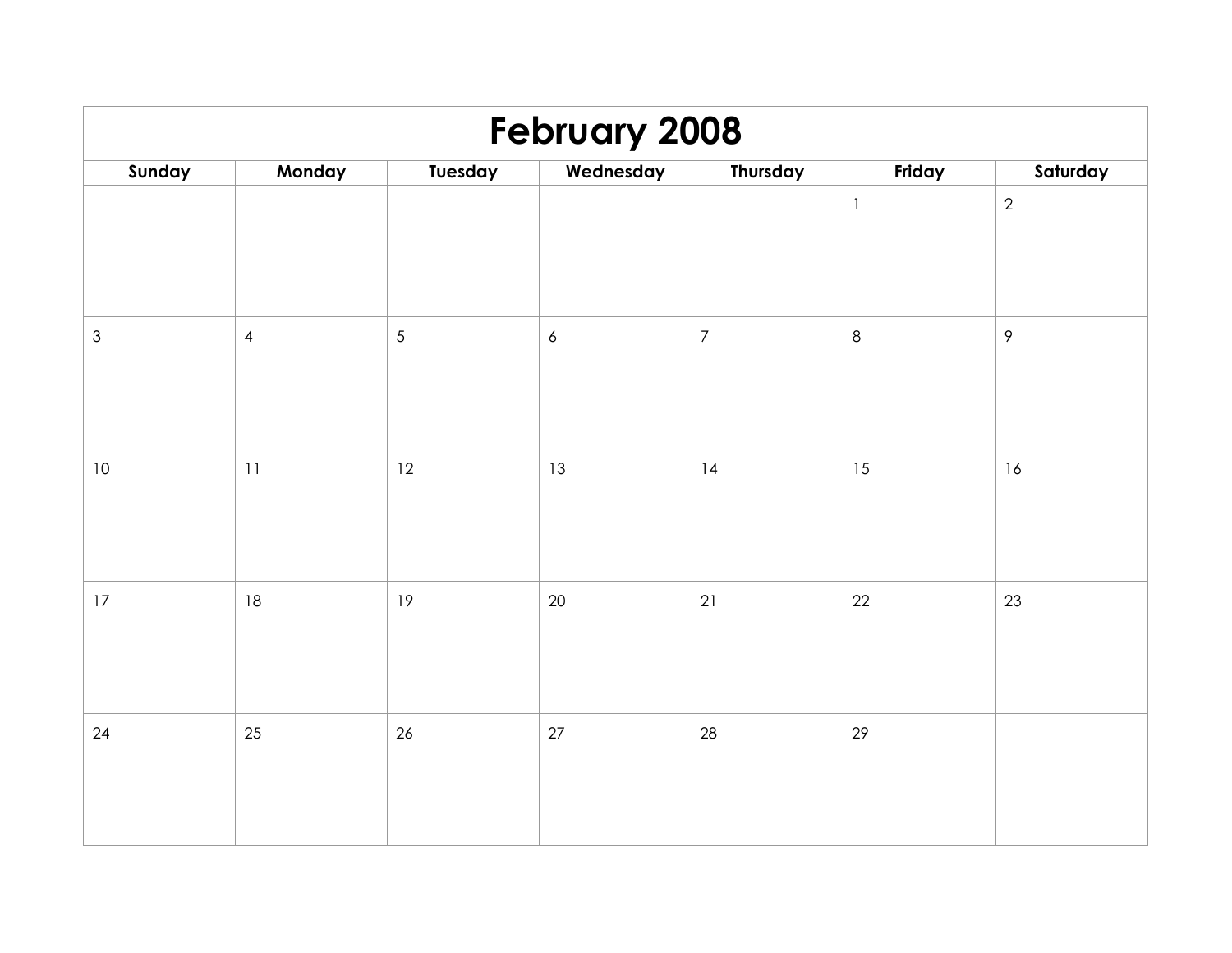| <b>March 2008</b>       |                |                |            |                  |                  |              |  |  |
|-------------------------|----------------|----------------|------------|------------------|------------------|--------------|--|--|
| Sunday                  | Monday         | Tuesday        | Wednesday  | Thursday         | Friday           | Saturday     |  |  |
|                         |                |                |            |                  |                  | $\mathbf{1}$ |  |  |
| $\sqrt{2}$              | $\mathfrak{S}$ | $\overline{4}$ | $\sqrt{5}$ | $\boldsymbol{6}$ | $\boldsymbol{7}$ | $\,8\,$      |  |  |
| $\,9\,$                 | $10\,$         | 11             | 12         | 13               | 14               | 15           |  |  |
| 16                      | 17             | 18             | 19         | 20               | 21               | 22           |  |  |
| 23<br><b>Easter Day</b> | 24             | 25             | 26         | 27               | 28               | 29           |  |  |
| $30\,$                  | 31             |                |            |                  |                  |              |  |  |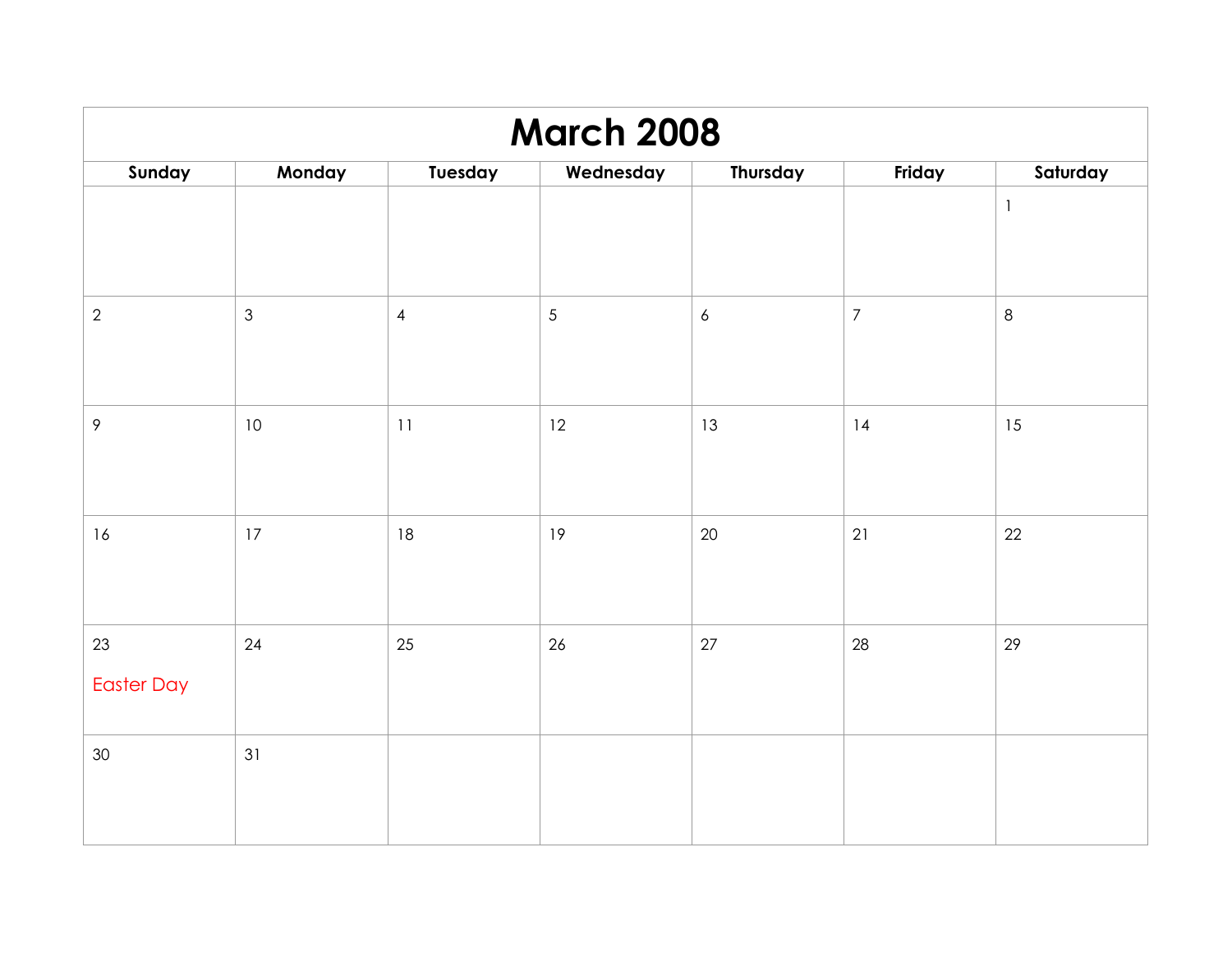| <b>April 2008</b> |                  |              |               |               |                |                |  |  |
|-------------------|------------------|--------------|---------------|---------------|----------------|----------------|--|--|
| Sunday            | Monday           | Tuesday      | Wednesday     | Thursday      | Friday         | Saturday       |  |  |
|                   |                  | $\mathbf{1}$ | $\sqrt{2}$    | $\mathfrak 3$ | $\overline{4}$ | $\overline{5}$ |  |  |
| $\boldsymbol{6}$  | $\boldsymbol{7}$ | $\,8\,$      | $\mathcal{P}$ | 10            | 11             | 12             |  |  |
| 13                | 4                | 15           | 16            | 17            | 18             | 19             |  |  |
| 20                | 21               | 22           | 23            | 24            | 25             | 26             |  |  |
| $27$              | 28               | 29           | 30            |               |                |                |  |  |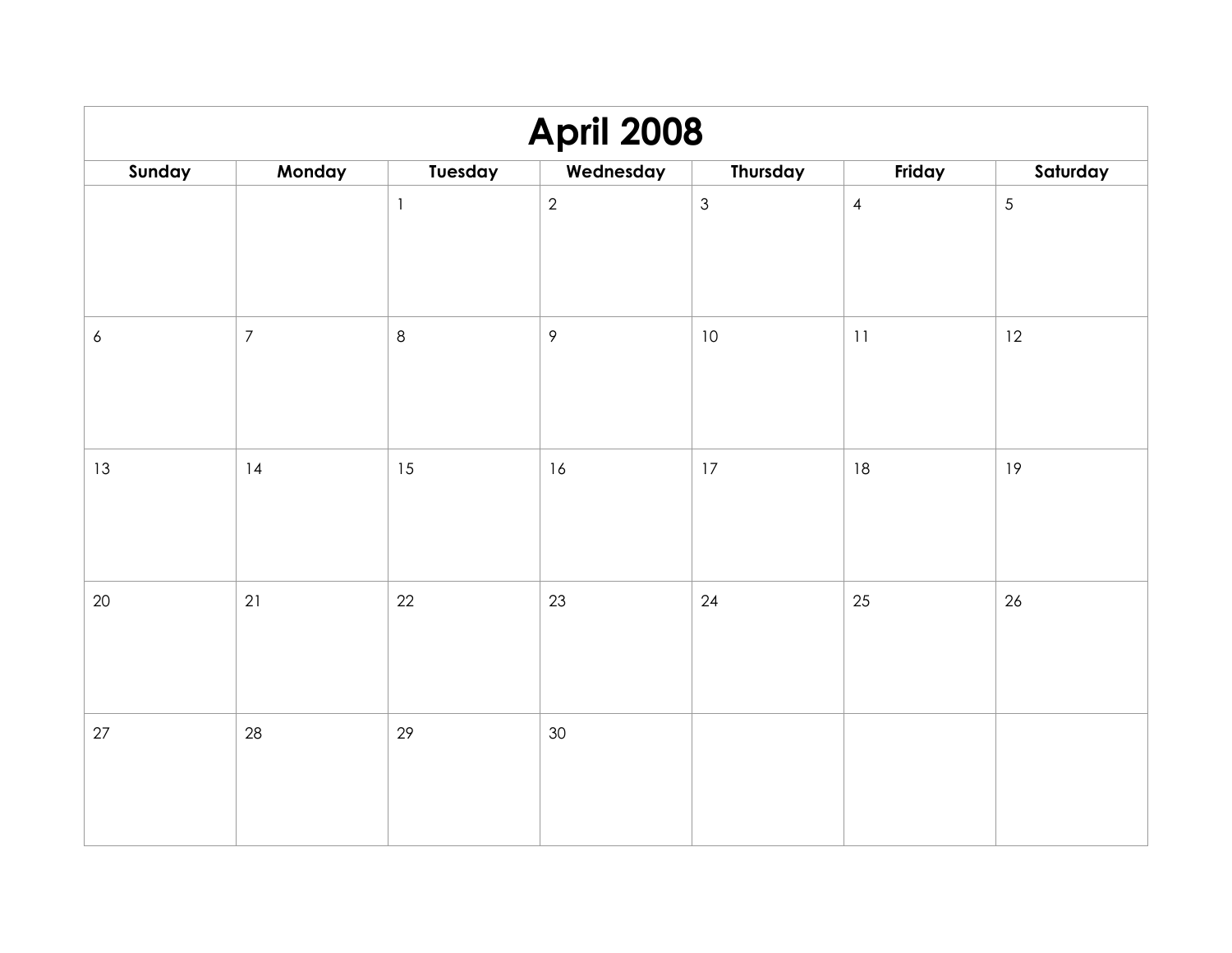| <b>May 2008</b> |                           |                  |                  |                          |               |                |  |  |
|-----------------|---------------------------|------------------|------------------|--------------------------|---------------|----------------|--|--|
| Sunday          | Monday                    | Tuesday          | Wednesday        | Thursday                 | Friday        | Saturday       |  |  |
|                 |                           |                  |                  | $\overline{\phantom{a}}$ | $\mathbf{2}$  | $\mathfrak{Z}$ |  |  |
| $\overline{4}$  | 5                         | $\boldsymbol{6}$ | $\boldsymbol{7}$ | $\,8\,$                  | $\mathcal{P}$ | 10             |  |  |
| $11$            | 12                        | 13               | 4                | 15                       | 16            | 17             |  |  |
| $18\,$          | 19                        | 20               | 21               | 22                       | 23            | 24             |  |  |
| 25              | 26<br><b>Memorial Day</b> | $27\,$           | 28               | 29                       | $30\,$        | 31             |  |  |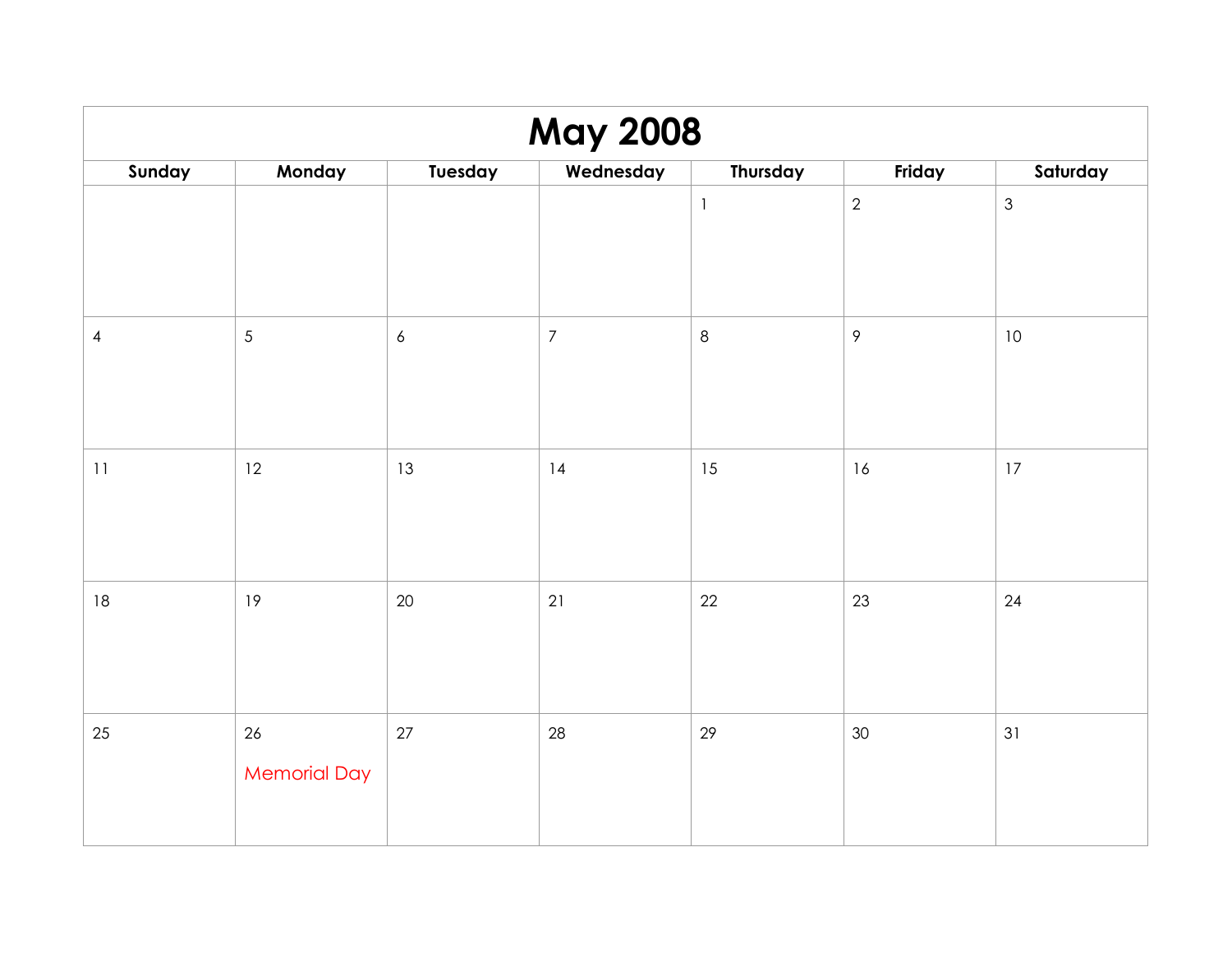| <b>June 2008</b>                                    |                |                |                                            |                                           |                                           |                                                      |  |  |
|-----------------------------------------------------|----------------|----------------|--------------------------------------------|-------------------------------------------|-------------------------------------------|------------------------------------------------------|--|--|
| Sunday                                              | Monday         | Tuesday        | Wednesday                                  | Thursday                                  | Friday                                    | Saturday                                             |  |  |
| <b>Birthday Party</b><br>35 Booth St<br>Shortsville | $\overline{2}$ | $\mathfrak{Z}$ | $\overline{4}$                             | $\sqrt{5}$                                | 6<br>St Stephens<br>Geneva                | $\overline{7}$<br>St Stephens<br>Geneva              |  |  |
| $\,8\,$                                             | 9              | 10             | 11<br>Midlakes Central<br>School-Phelps FD | 12                                        | 13                                        | 14<br>CCDP-<br>Canandaigua<br><b>VAMC</b>            |  |  |
| 15                                                  | 16             | 17             | 18                                         | 19<br>Shortsville<br>Carnival<br>$6-9$ pm | 20<br>Shortsville<br>Carnival<br>$6-9$ pm | 21<br>Shortsville<br>Carnival<br>Noon - 4<br>& 6-9pm |  |  |
| 22                                                  | 23             | 24             | 25                                         | 26                                        | 27                                        | 28                                                   |  |  |
| 29                                                  | 30             |                |                                            |                                           |                                           |                                                      |  |  |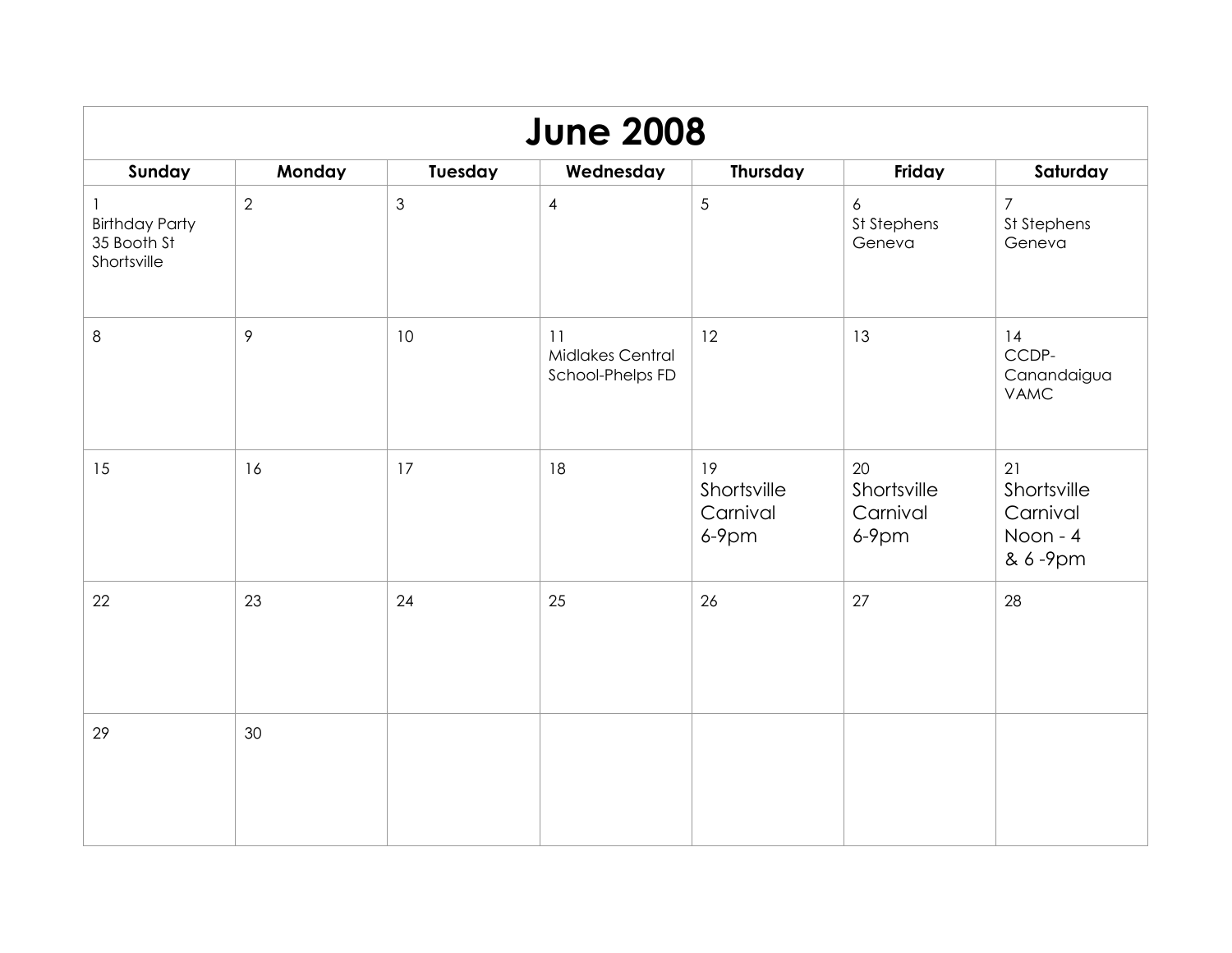| <b>July 2008</b>                                  |                                                                               |                                            |                                                   |                                            |                                                   |                                            |  |  |
|---------------------------------------------------|-------------------------------------------------------------------------------|--------------------------------------------|---------------------------------------------------|--------------------------------------------|---------------------------------------------------|--------------------------------------------|--|--|
| Sunday                                            | Monday                                                                        | Tuesday                                    | Wednesday                                         | Thursday                                   | Friday                                            | Saturday                                   |  |  |
|                                                   |                                                                               | $\mathbf{1}$                               | $\overline{2}$                                    | 3                                          | $\overline{4}$<br>Independence<br>Day             | 5                                          |  |  |
| 6                                                 | $\overline{7}$                                                                | 8                                          | 9                                                 | 10<br>Hill Cumorah<br>Pageant<br>(No Demo) | 11<br>Hill Cumorah<br>Pageant<br>(No Demo)        | 12<br>Hill Cumorah<br>Pageant<br>(No Demo) |  |  |
| 13<br><b>Hill Cumorah</b><br>Pageant<br>(No Demo) | 14<br>Hill Cumorah<br>Pageant<br>(No Demo)                                    | 15<br>Hill Cumorah<br>Pageant<br>(No Demo) | 16<br><b>Hill Cumorah</b><br>Pageant<br>(No Demo) | 17<br>Hill Cumorah<br>Pageant<br>(No Demo) | 18<br><b>Hill Cumorah</b><br>Pageant<br>(No Demo) | 19 Hill<br>Cumorah<br>Pageant<br>(No Demo) |  |  |
| 20                                                | 21<br><b>Roseland Water</b><br>Park &<br><b>Ontario County</b><br>Fair (Cdga) | 22<br>Ontario<br>County Fair<br>(Cdga)     | 23<br>Ontario<br>County Fair<br>(Cdga)            | 24<br>Ontario<br>County Fair<br>(Cdga)     | 25<br>Ontario<br>County Fair<br>(Cdga)            | 26<br>Ontario<br>County Fair<br>(Cdga)     |  |  |
| 27                                                | 28<br>Canandaigua<br><b>YMCA</b>                                              | 29<br>Canandaigua<br><b>YMCA</b>           | 30<br>Canandaigua<br><b>YMCA</b>                  | 31<br>Farmington<br>Carnival<br>$6-9$ pm   |                                                   |                                            |  |  |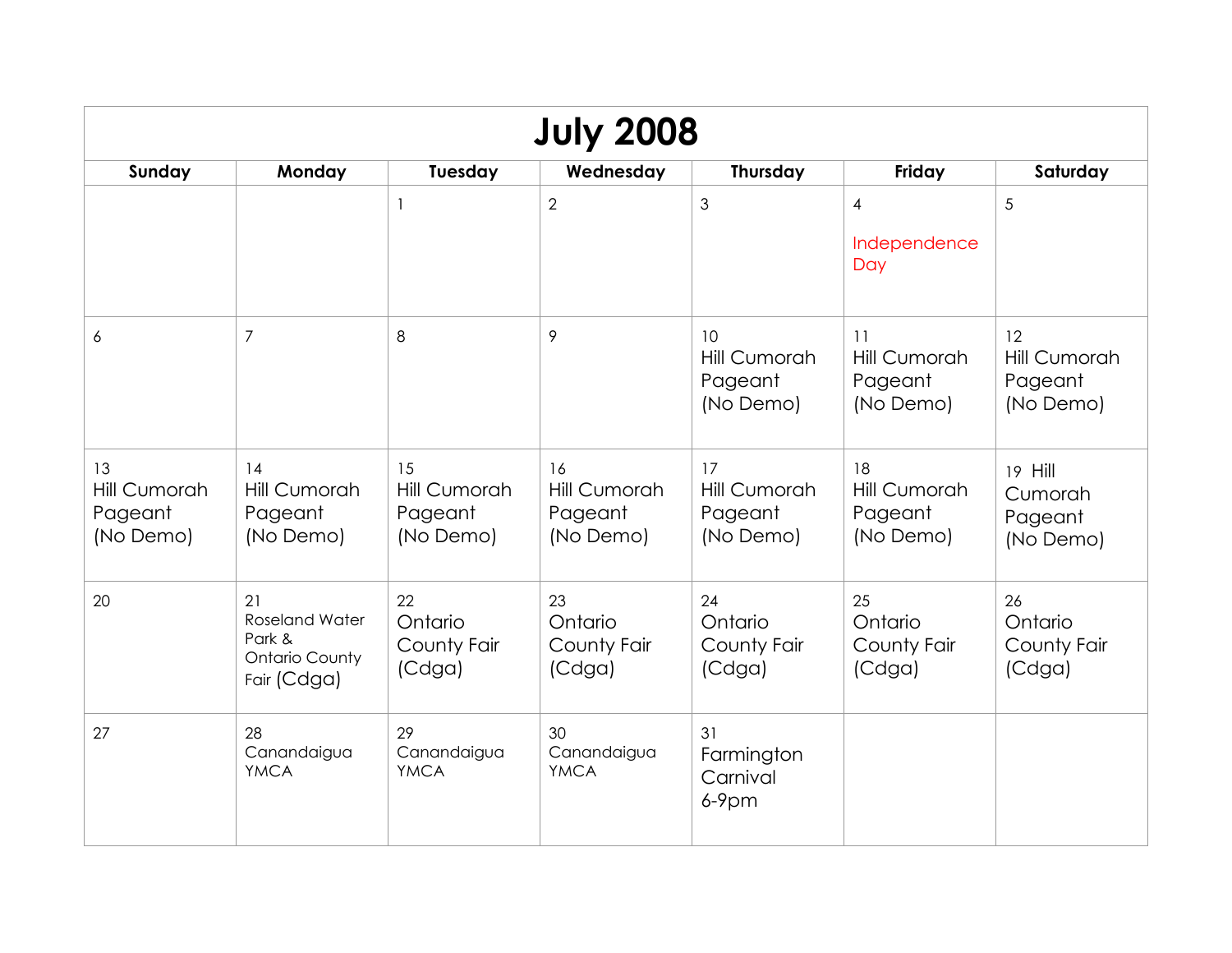| August 2008    |                |                |                  |                  |                                    |                                                      |  |  |
|----------------|----------------|----------------|------------------|------------------|------------------------------------|------------------------------------------------------|--|--|
| Sunday         | Monday         | Tuesday        | Wednesday        | Thursday         | Friday                             | Saturday                                             |  |  |
|                |                |                |                  |                  | Farmington<br>Carnival<br>$6-9$ pm | $\overline{2}$<br>Farmington<br>Carnival<br>$6-9$ pm |  |  |
| $\mathfrak{Z}$ | $\overline{4}$ | $\overline{5}$ | $\boldsymbol{6}$ | $\boldsymbol{7}$ | $\,8\,$                            | $\mathcal{P}$                                        |  |  |
| $10$           | 11             | 12             | 13               | 14               | 15                                 | 16                                                   |  |  |
| 17             | 18             | 19             | 20               | 21               | 22                                 | 23                                                   |  |  |
| 24             | 25             | 26             | 27               | 28               | 29                                 | 30                                                   |  |  |
| 31             |                |                |                  |                  |                                    |                                                      |  |  |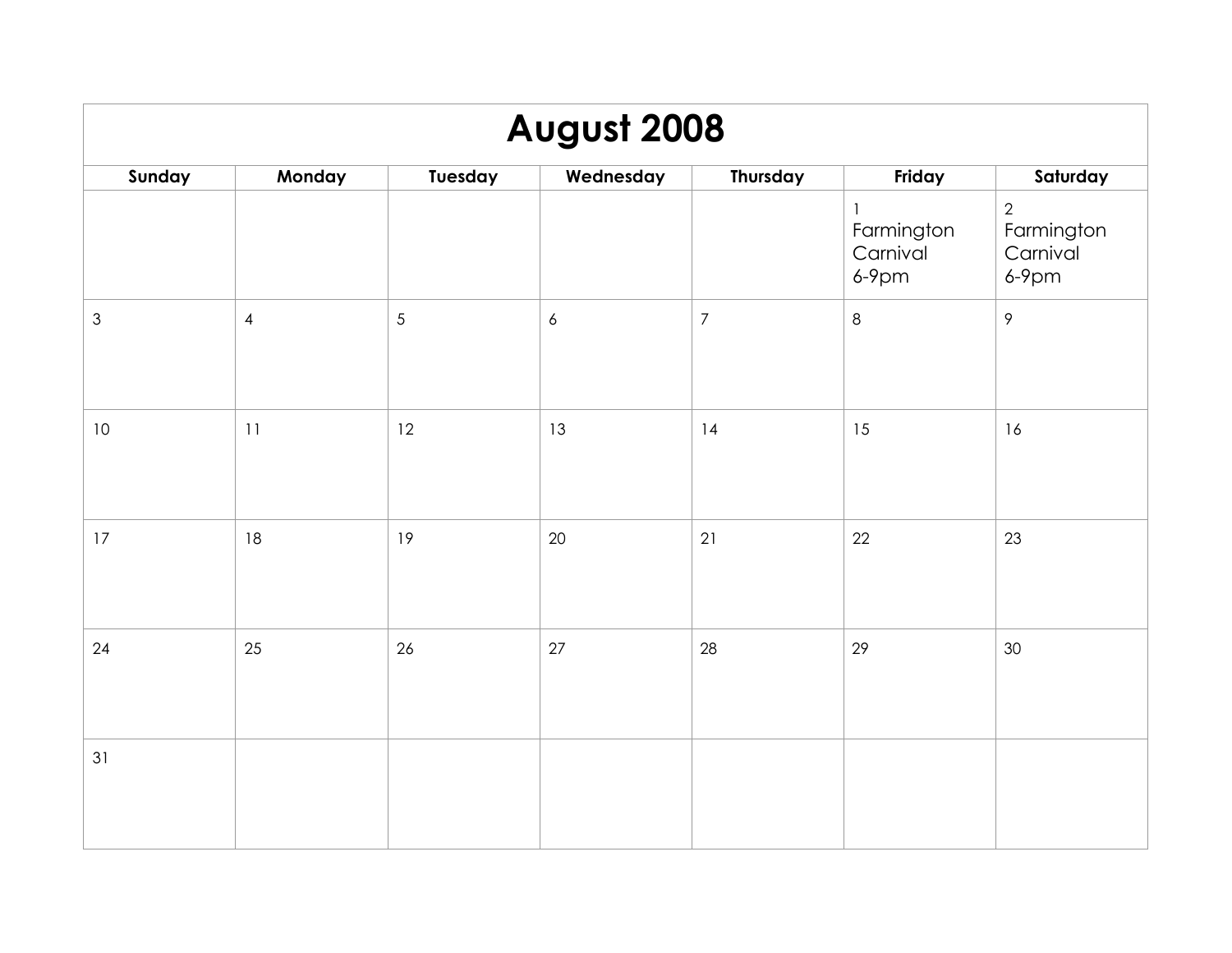| September 2008 |              |                |                |                |            |                  |  |  |
|----------------|--------------|----------------|----------------|----------------|------------|------------------|--|--|
| Sunday         | Monday       | Tuesday        | Wednesday      | Thursday       | Friday     | Saturday         |  |  |
|                | $\mathbf{1}$ | $\sqrt{2}$     | $\mathfrak{S}$ | $\overline{4}$ | $\sqrt{5}$ | $\boldsymbol{6}$ |  |  |
|                | Labor Day    |                |                |                |            |                  |  |  |
| $\overline{7}$ | $\,8\,$      | $\overline{9}$ | 10             | 11             | 12         | 13               |  |  |
| 14             | 15           | 16             | 17             | 18             | 19         | 20               |  |  |
| 21             | 22           | 23             | 24             | 25             | 26         | 27               |  |  |
| 28             | 29           | 30             |                |                |            |                  |  |  |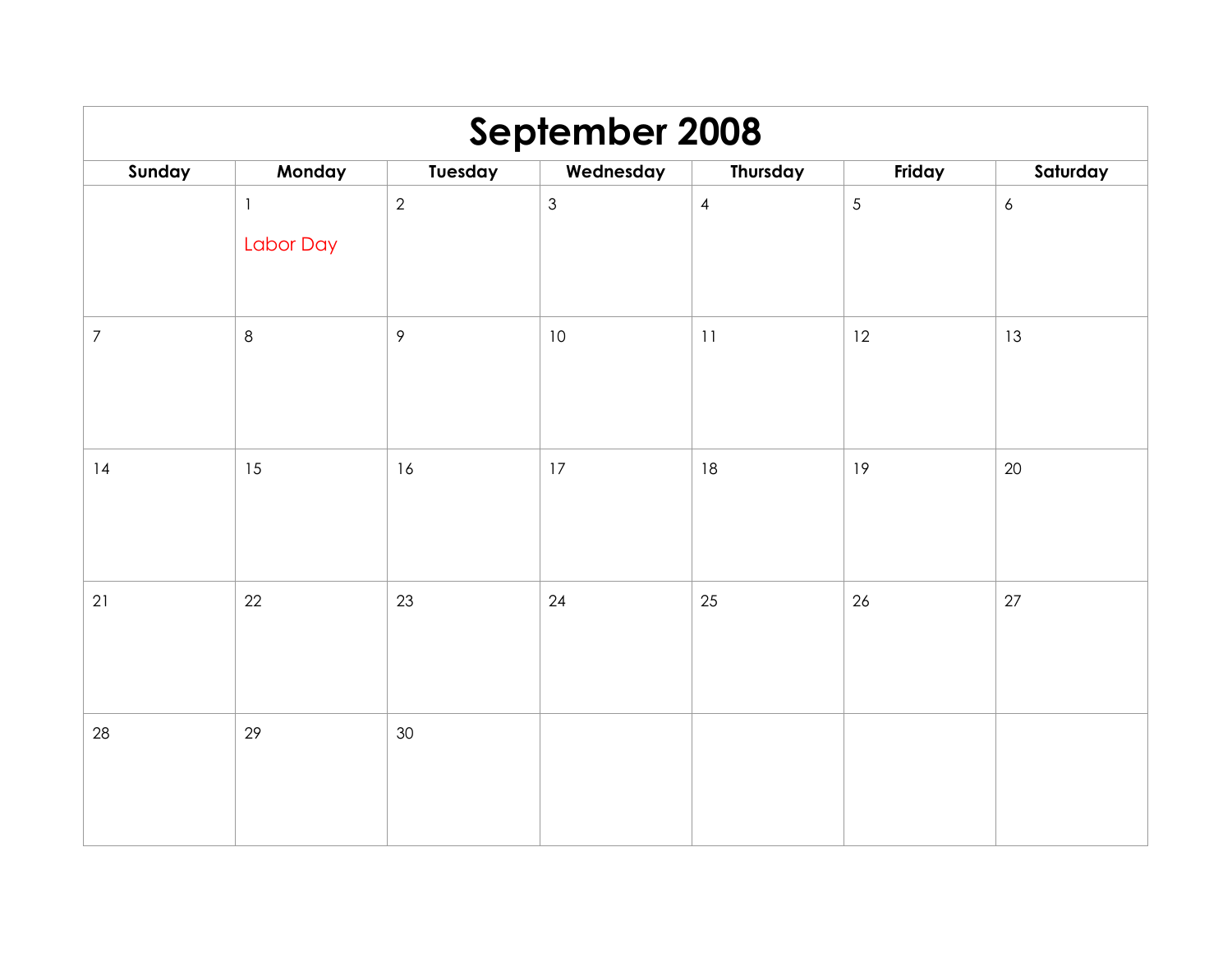| October 2008<br>Fire Prevention Week 5th - 11th                                               |            |                                                      |                                         |                                         |                 |                |  |  |
|-----------------------------------------------------------------------------------------------|------------|------------------------------------------------------|-----------------------------------------|-----------------------------------------|-----------------|----------------|--|--|
| Sunday                                                                                        | Monday     | Tuesday                                              | Wednesday                               | Thursday                                | Friday          | Saturday       |  |  |
|                                                                                               |            |                                                      | $\mathbf{1}$                            | 2                                       | $\mathfrak 3$   | $\overline{4}$ |  |  |
| 5 IPD&<br>Fingerlakes Reg.<br>Burn Assoc. @<br>Camp Eastman<br>in Irondequoit<br>$noon - 5pm$ | $\epsilon$ | $\overline{7}$<br>Red Jacket<br>Central<br>(All Day) | 8<br>Red Jacket<br>Central<br>(All Day) | 9<br>Red Jacket<br>Central<br>(All Day) | 10              | 11             |  |  |
| 12                                                                                            | 13         | 14                                                   | 15                                      | 16                                      | 17              | 18             |  |  |
| 19                                                                                            | 20         | 21                                                   | 22                                      | 23                                      | 24              | 25             |  |  |
| 26                                                                                            | 27         | 28                                                   | 29                                      | 30                                      | 31<br>Halloween |                |  |  |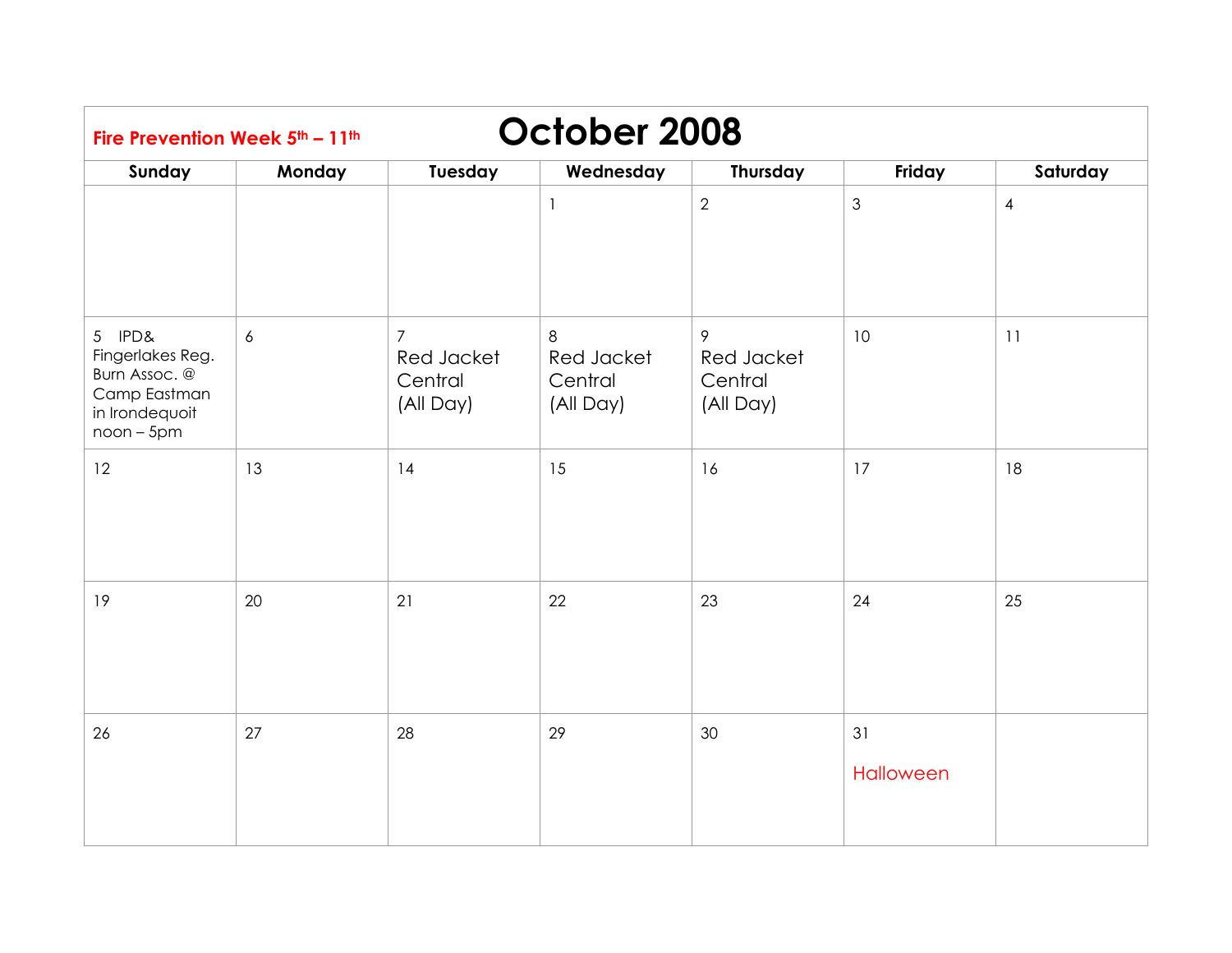| <b>November 2008</b> |                |                |            |                    |                |              |  |  |
|----------------------|----------------|----------------|------------|--------------------|----------------|--------------|--|--|
| Sunday               | Monday         | Tuesday        | Wednesday  | Thursday           | Friday         | Saturday     |  |  |
|                      |                |                |            |                    |                | $\mathbf{1}$ |  |  |
| $\overline{2}$       | $\mathfrak{S}$ | $\overline{4}$ | $\sqrt{5}$ | $\epsilon$         | $\overline{7}$ | $\,8\,$      |  |  |
| 9                    | $10\,$         | 11             | 12         | 13                 | 14             | 15           |  |  |
| 16                   | $17\,$         | 18             | 19         | 20                 | 21             | 22           |  |  |
| 23                   | 24             | 25             | 26         | 27<br>Thanksgiving | 28             | 29           |  |  |
| $30\,$               |                |                |            |                    |                |              |  |  |